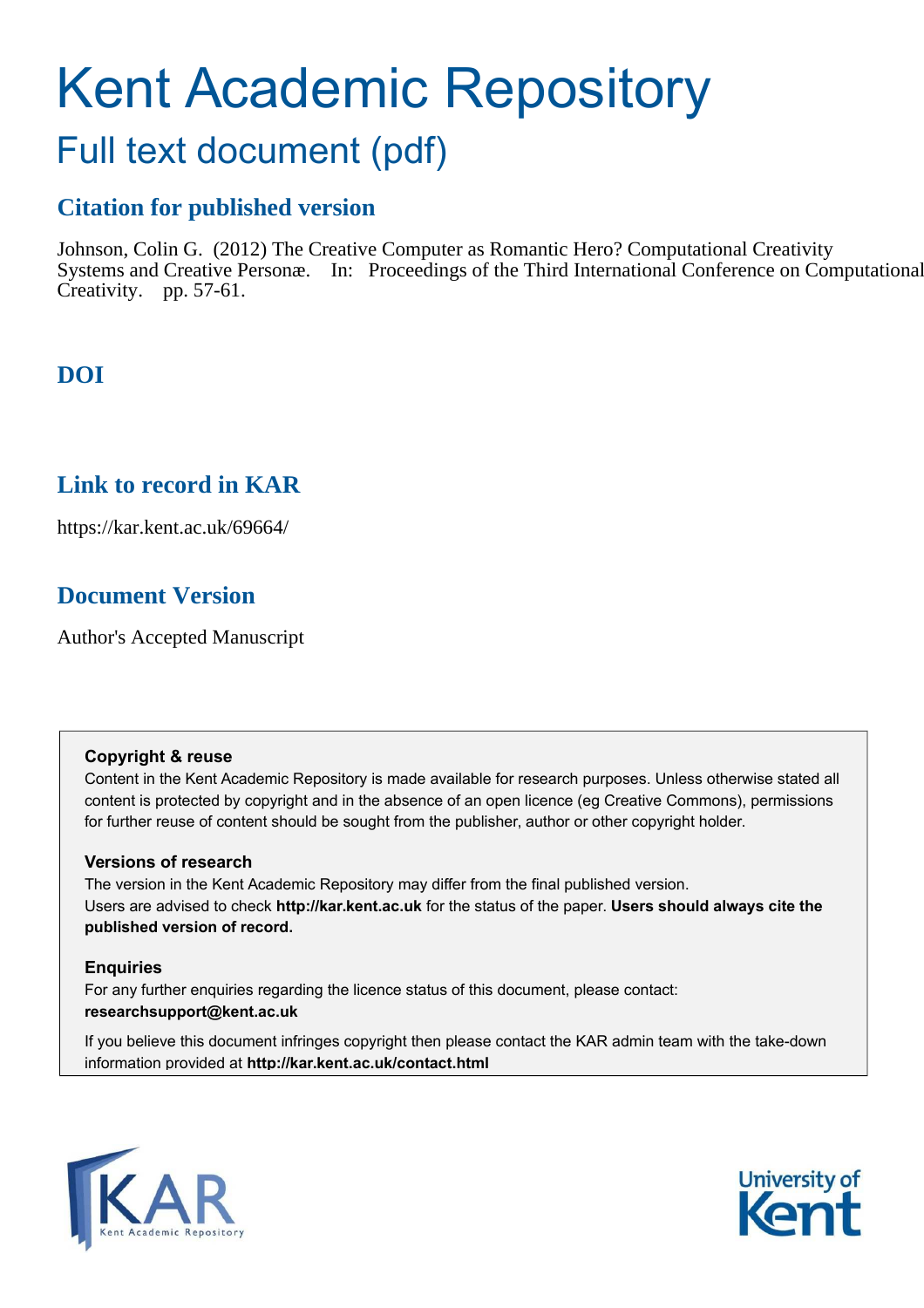# The Creative Computer as Romantic Hero? Computational Creativity Systems and Creative Personæ

Colin G. Johnson

School of Computing University of Kent Canterbury, UK C.G.Johnson@kent.ac.uk

#### Abstract

A popular definition of computational creativity is that it consists in behaviour that would be regarded as creative if performed by humans. This raises the question of *which* humans, as there are many different styles of human creative behaviour. This paper unpacks a number of ways in which human artistic creativity can be characterised, compares them with the kinds of creative actions found in computational creativity, and explores some aspects of human creativity that are underrepresented in computational creativity systems.

#### Introduction

*Computational creativity* (CC) has been pursued for decades, with intense activity in recent years. One of the most common definitions of CC is "building software that exhibits behavior that would be deemed creative in humans" (Colton and others 2009). This paper explores this definition.

Creative behaviour is not monolithic; there are many different ways in which to validly be a creative person. It might be asked what *kind* of creative behaviour in humans we want to compare computer systems with. This paper is concerned with creative systems in artistic domains such as visual art, music and literature, not with so-called *everyday creativity*.

#### Creative Personæ

There are clear parallels between the idea of CC as exhibiting human-like behaviour and with Turing test-style definitions of intelligence. In both, the system is designated as acting in a creative/intelligent way if it can generate behaviour or product that would require, creative/intelligent action in humans to produce it, that a human observer would recognise.

Creative acts in artistic domains are not actions that most people will carry out regularly. So, care must be taken in selecting which humans are taken as exemplars. In traditional Turing style AI tests, the exemplar human is a member of the general population. In these tasks we will have to assume that the exemplar has some specific skills and knowledge.

One approach is to choose beginners in the domain as exemplars. This fits with the approach to CC system development that sees the development of systems that can do beginner tasks as the first step towards the development of more sophisticated systems. Another approach is to build systems to be compared with mature creative work, where the exemplars are mature artists. There is a danger with any of these exemplar-based systems (Pease and Colton 2011) that they encourage pastiche; but, if evaluators are primed sufficiently, perhaps this can be avoided.

McCormack (2005) notes that CC algorithms will be valued when they "produce art recognized by humans for its artistic contribution (as opposed to any purely technical fetish or fascination)". This seems, reasonable; yet, it might just be a temporary state. Once we have got beyond the point at which the products/activities of computational artistic creative systems are acknowledged as valid artworks, we might become interested in "biographical" aspects of them, and produce works that reflect on the origins of the work without this seeming like "technical fetish". This reflection on origins might become part of the depth of the works.

An important point is that not all creative people are creative in the same way. This paper will consider a number of dimensions of what will be termed *creative persona space*: an informally defined space representing broad attitudes/approaches. This paper considers three dimensions: the social vs. individualist dimension; the importance (or not) of ongoing tradition, development and "craft skills"; ideas of new and old media and the way in which technology is used in the artistic production itself.

Ritchie (2007) uses the *inspiring set* in evaluating CC: a set of human *works* as exemplars of what a successful CC system would generate. The intention here is similar, but with regard to the *creator* rather than the works: for a particular CC system, can exemplars of the creator that is being represented by the system be given?

#### Dimension 1: Socially Embedded vs. Individualistic

One dimension of difference between creative artists is between those that work as individuals and those that create work in a socially embedded context. No creative artist is entirely divorced from social context, but we focus on those that work directly with others in collaborative creation.

This is rare in the literary arts and uncommon in the visual arts; occasionally small groups will work consistently together over a long period of time (e.g. artistic duos such as Thomson & Craighead, the Chapman brothers and Cardiff & Miller), but literature, visual art and theatre/film writing are dominated by individual creators (comedy writing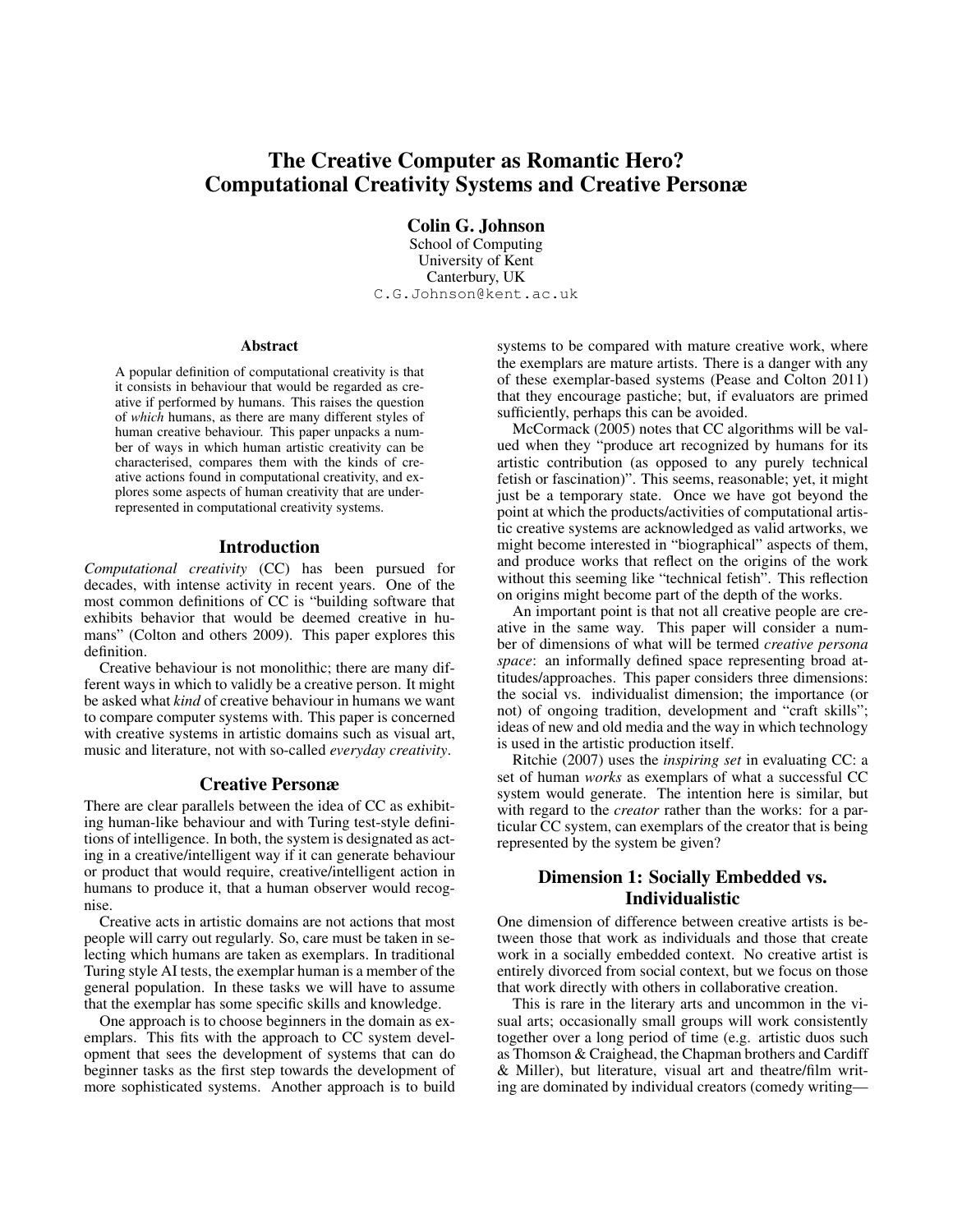especially for TV—is a notable exception, as are the works of groups such as the *Dogme 95* filmmaking collective). In music, collaboration is more common. This reaches its peak in performance styles such as free improvisation, where a number of performers work together to collaboratively create a work without a preformed plan or an idea of leadership or direction. In some more commercial creative domains, such as advertising, group creative work is standard.

Most work in CC focuses on the individualistic concept of creativity: writing of stories, creation of jokes, composition of melodies, creation of pictures. There has been some interest (Cook and Colton 2011) in mapping out the various contributors to creativity in CC; this is explored futher below in the discussion of computer as medium. Whilst CC systems might create interactive works—for example in game level design (Togelius and others 2010)—it is rare that the system *continues* to be creatively active during interaction.

There are a number of potential reasons for this focus on the individual. These are readily criticisable and there is no reason to believe that all of them are believed by all practitioners, but listing them gives us an initial scoping out of the potential reasons:

- The work in CC is coming out of an AI tradition, which has focused on the idea of the simulation of the individual mind interacting with a task (though multi-agent systems are a counterexample).
- From an artistic perspective, there is a tradition of the "lone genius" in the romanticist tradition in art (Lovejoy 1948), which sees the role of the artist as developing their own authentic and original voice. This idea of the artist as *romantic hero* rejects the idea of collaboration and the development of an ongoing tradition, instead of which the great artist is seen as creating an individual body of work expressing their own personal world-view.
- Creativity might be seen as happening because of various interacting processes within the mind (see e.g. Koestler (1964)). However, people have a curious reluctance to admit hierarchical models of interacting networks, both in intelligence and creativity: creativity/intelligence might be seen as a product of interactions, but it is tempting to contain those interactions to one *level* in a complex system. It is difficult to conceive of a system where creativity is a product of interacting systems within the mind and *also* a network of interacting minds.
- There is a desire to be able to pin down exactly where the creativity is coming from. If a system is embedded in a complex social system with both human and computer agents, it is harder to point to a specific creative act by the computers. An easy criticism of such systems is that all of the creativity is coming from the human agents, and the seeming creativity of the computer agents is replicating, decorating or making trivial responses to or elaborations of the creative acts of the human agents.
- Individual creativity might be seen as the first stage in the development of more sophisticated interactive creative systems; therefore, until CC systems have demonstrated individual creativity, there is no point in tackling the "more complicated" task of group creativity.
- In practice, most creative work is individual; group creativity, in the arts, is confined to specialised areas. Therefore, CC systems are just emulating the world.

There are a number of such collaborative systems that have been created. Consider *Voyager* (Lewis 2000), where heuristics interact within a listening/responding musical system that improvises alongside human musicians; and Sanfilippo's LIES (Sanfilippo 2012), where sound processing systems are connected, the parameters of these interactions being adjusted by the user. Is this a CC system? It is easy to say that the creativity is coming from the user in the form of the parameter changes; but, those might be provoked by sounds from the system, what Blackwell and Young call "strong interactivity", which "depends on instigation and surprise as well as response." (Blackwell and Young 2005).

What might a CC system that was designed to work in a free, collaborative environment look like? Take musical improvisation as an example. One source of inspiration might be the broad guidelines that are given to beginners making a start in improvisation; whilst improvisation might be "free", it is not "anything goes" and there is a strong, often unarticulated, tradition about what is acceptable behaviour in such performances. This needs to be learned by participation and reflection, but guidelines can help to guide beginners so that they are not floundering totally.

Consider, the three guidelines put forward by Dave Smith: Listen, Don't waste sounds, and Develop a sense of social responsibility. How might a CC system attempt to work with these? "Listen." is both trivial (we need to have some means of getting input from the other performers) but, of course, is actually a very deep and complex guideline, especially considering that listening is an active process. Clearly, "listen" means that improvisation should take account of that listening. However, account-taking can easily become trivial, and bejust imitation; learning to *develop* material, and links between different heard sounds, is important to produce depth.

How might a CC system "listen" in this deeper sense? One characteristic of listening is that people frame listening with regard to what has been heard in the past, making subtle distinctions between some objectively very similar sounds, and grouping other sounds together that are objectively different (e.g. (Goto 1971)). One way to do this would be to run a system for a long time, and accumulate a set of listenings. This runs into the problem (Bown and McCormack 2010) of getting people to interact over a long period of time with a 'naive" system that isn't providing engaging feedback.

An alternative would be to take inspiration from the idea of an *adult learner* who is new to free improvisation but already has a body of sonic knowledge from listening, speaking and playing an instrument. For example, a system might match listened phrases to a corpus of sonic information a set of melodies, or a set of nature sounds like birdsong, or an artificially generated set such as sound contours derived from spoken text. Developments in audio information retrieval might mean that such information could be gained from web search. The system could then base responses on these matches, which would bring in a broader, allusive set of responses than those that just work with varying the input based on just that input alone.

Consider the second guideline: "Don't waste sounds.". Again, there is a naive interpretation of this: don't play all of the time. This is simplistic, but could provide the basis for an implementation; indeed, this is how many beginning improvisers might, with some success, interpret it.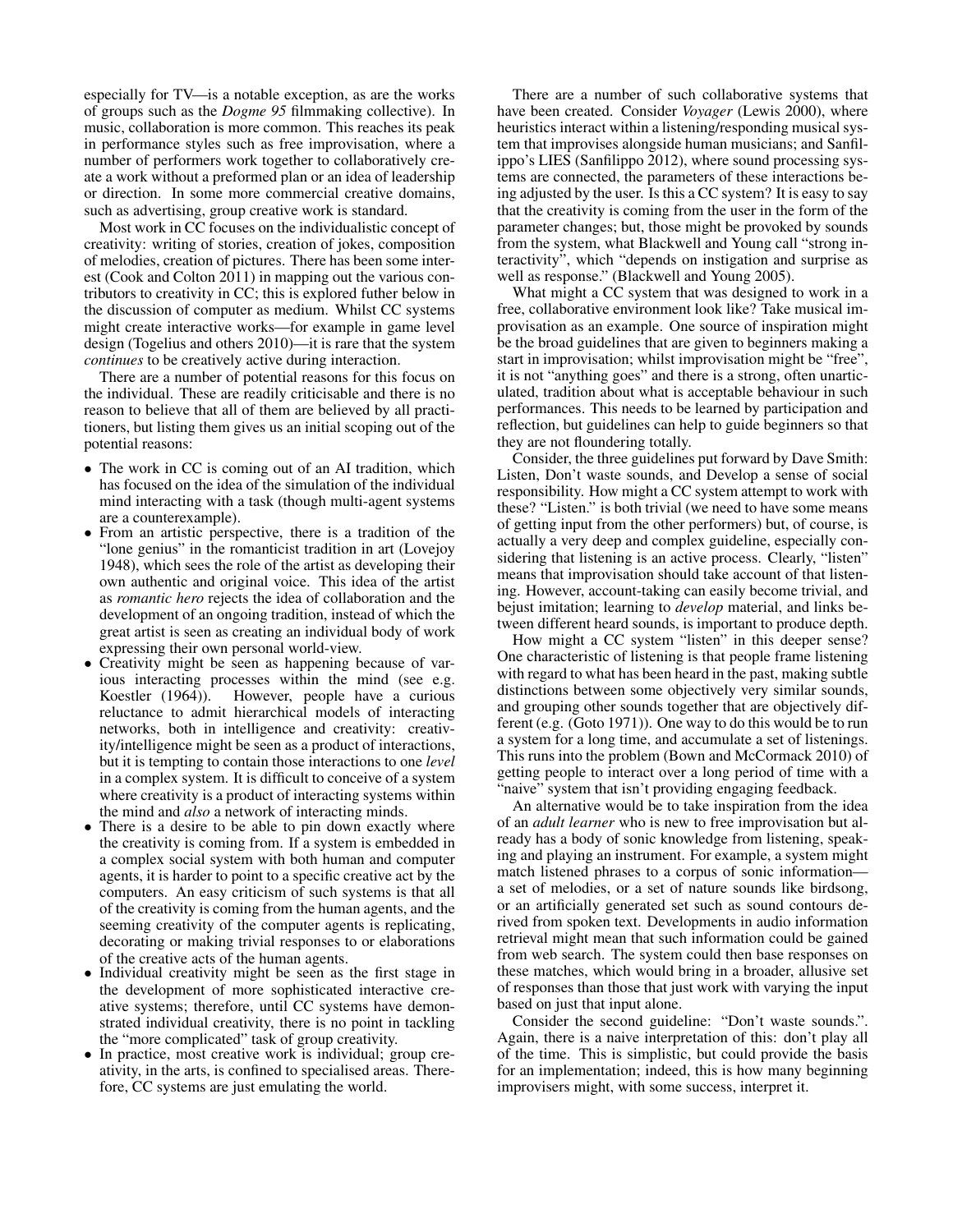However, it has more depth. "Waste" could include aspects of listening: don't waste the other sounds that are going on in the environment, whether by ruining them with your own sounds or by failing to exploit the sounds that have potential. There is a suggestion of depth of contribution: providing a contribution that is constantly striving for more depth and development and eschewing cliché,

Again, simple versions of these could be implemented in a CC system, particularly when combined with the deeper listening ideas above. For example, the agent could measure the complexity of the current activity and hold back in over-complex situations, the agent could hold a mediumterm memory of what material is being worked on and wait until a particular piece of material is being "played out" before introducing new material, and so on.

Turning to the final point, how could a computational agent "develop a sense of social responsibility"? The "society" in question clearly includes the fellow players; also perhaps, the audience. One aspect of being socially responsible is recognising when behaviour is regarded by others as gauche or inappropriate. Could a computer agent measure this by the inference of affective states from fellow players (Picard 1997)? Clumsily, this could be done by direct feedback from the players to the agent. Another way in which humans learn social cues is by observing social interactions amongst others; could a creative agent build a model of such interactions within the group of improvisers and then use this model to develop its own interactions? Or, more simply, by analyse whether the material it performs is taken up by fellow players and use that as a proxy for the appropriateness of certain kinds of interaction?

Finally, how could such a system be evaluated? Evaluation of "individualist" creative systems is typically done via the impression that the system makes on the audience. However, a collaborative system could also be evaluated by the fellow players, and such players might use different criteria to that used by (or, indeed, perceptible by) an audience. For example, a creative improvisation system might be rated highly by fellow (human) improvisers if it provides a contextually-sensitive way of provoking the other improvisers to produce more engaging music.

#### Dimension 2: Tradition-Classicism vs. Romantic Individualism

Another aspect to the notion of the "romantic hero" is the contrast between the artist working in isolation as an individual genius and the artist working in a tradition. This is somewhat different to the above discussion: this section considers the contrast between the artist who pursues their own "individual voice" against the idea of one who is concerned with developing out from and contributing to the development of an ongoing tradition. By contrast, consider a *classicist* view which sees originality happening via the gradual development of a tradition, constantly underpinned by ideals of balance and proportion.

The idea of *romantic originality* was a significant shift in concept of artistic development within the European mainstream tradition, contrasting with earlier traditions about artistic creation being about skillful execution within a style, including reuse and redevelopment of material. The roman-

tic artist creates work that reflects their own, individual, often troubled, engagement with the world (Butler 1981).

The relationship of CC to this dimension is complex. The idea of creativity expressed by Boden's model of *transformational creativity* reflects the classicist notion of a gradually developing tradition; the space is, after all, *transformed*, not *rejected*. But, perhaps too much stall shouldn't be placed on this—after all, all artistic work builds to some extent on previous work, and the most individualist romantic hero uses tools developed by previous generations. Indeed, individual initiative eventually tips over into eccentricity; witness the reviews collected by Slonimsky (2000), or the reception of "outsider art" (Rhodes 2000).

In areas where there is no ground truth, radical novelty is difficult to evaluate. A seemly incomprehensible piece could be madness or genius. In Boden's terms, if a transformation consisted of taking one space and replacing it by another, how would works in this new space be evaluated? For a more sober transformation, evaluation can start with our existing ideas of evaluation and push them a little; in a completely new space there is no corresponding grounding.

The view along this axis therefore gives a contrast to the previous one. Typical CC systems represent individual creativity rather than social creativity; but, they represent individual creativity within a tradition rather than that of the radical outsider.

#### Dimension 3: Old vs. New Media

Another distinction that can be made in artistic creativity is between so-called *old media* and *new media*. Defining new media is complex and contestable. Manovich presents an initial, naive understanding of new media as those cultural objects that essentially involve the use "of a computer for distribution and exhibition." (Manovich 2001).

He goes on to describe ways in which digital technology has influenced the *process* of creating cultural works. One example is where speedup faciliates a difference in kind rather than just a difference in degree. E.g., real-time rendering of 3D scenes makes interactive games possible as well as improving the production process of traditional animation. Furthermore, computer technologies provoke artists into exploring new creative areas: for example, the notion of *transcoding* (Manovich 2001), i.e. the ready exchange of data between different media formats, makes us think about creating works in which different media streams are created from the same source material, whether in a supportive or disruptive manner.

#### Computational Creativity: Old or New Media?

Are the products of CC systems *old media* or *new media*? Perhaps counterintuitively, the vast majority of CC systems are in an old media tradition. Whilst the computer is essential in CC, the role it plays is as *creator*; in new media, the computer is essential in the work *as it is presented*.

The work on computational creation of stories (Gervás 2009), poetry (Manurung and others 2000) and jokes (Ritchie 2009) is clearly in this vein: the aim of the vast majority of such systems is to create a work that is presented as words-on-the-page; whether these words are presented on paper or on the computer screen (or read out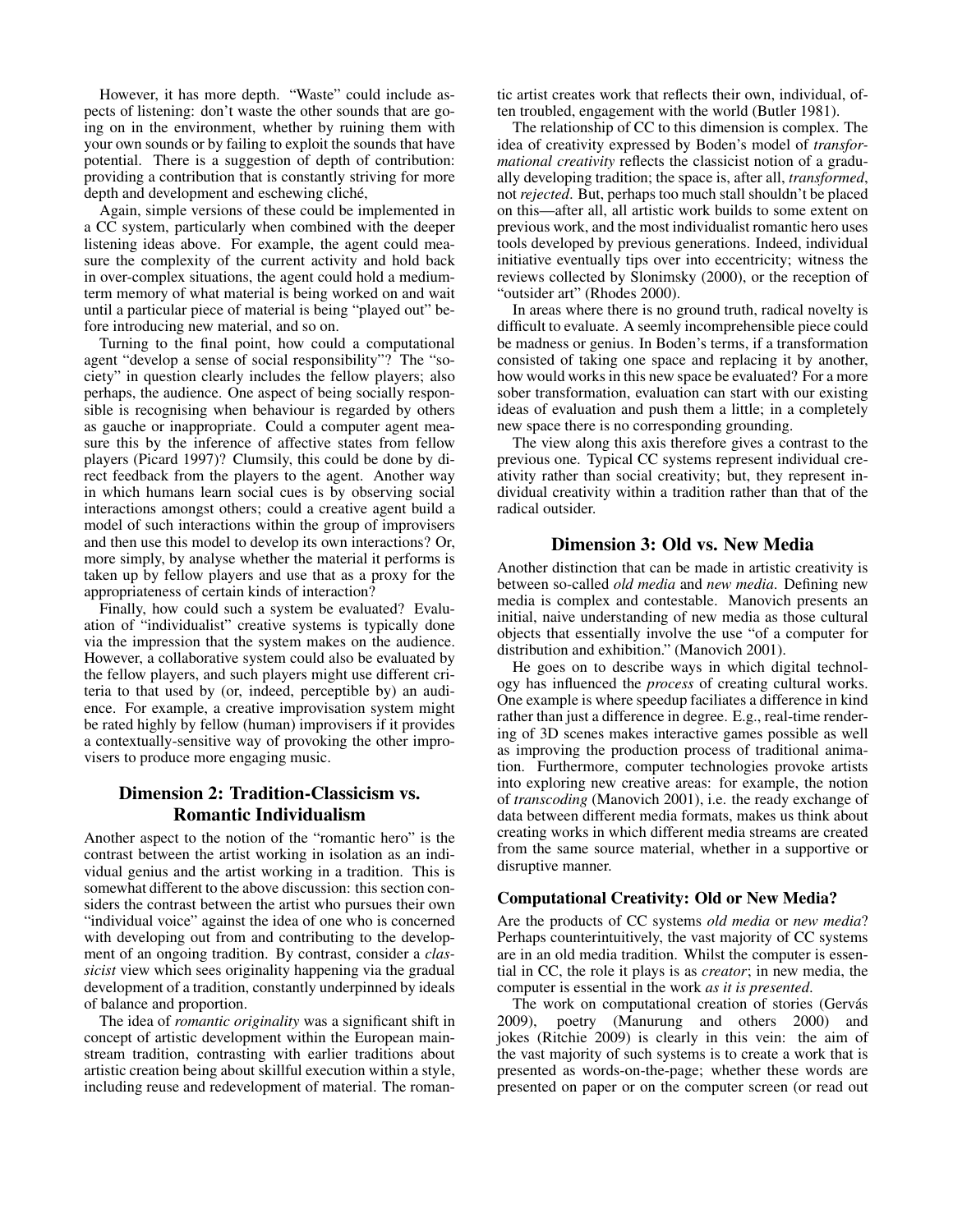loud) is not part of their essence. There are a few examples of literary creativity systems that *are* clearly within the new media tradition: for example, *nn* by Montfort (2007) is an example of the generation of interactive fiction.

In the case of CC systems for music, the landscape is more mixed. Systems such as *Voyager* produce sequences of notes to be performed by a synthesis system (sounding like a traditional instrument) or by a mechanical instrument. However, there are a number of examples that demonstrate how a creative music computing system could work in a new media fashion. For example, Magnus's *evolutionary music concrète* experiments (Magnus 2006) and Sanfilippo's LIES system discussed above show how creative computer systems can create electronic music that is concerned with sound manipulation rather than the production of notes.

CC works in a real new media tradition are rare. There is little CC work producing internet art (Greene 2004) or multimedia works. There are few works that use computationallybased means of organising material such as transcoding, or dynamic creation of work from a database (Manovich 2001), or whose aesthetic is a computational one such as the *database aesthetics* discussed by Vesna (2007).

One example is *Dance Evolution* by Dubbin & Stanley (2010), which uses a computer game engine as the basis for a system whereby characters learn to dance in time to music. The characters are stock video-game images of soldiers; it is not clear whether this was simply a use of the resources that were readily available within the engine, or whether the choice was deliberate. Regardless, this unusual choice of avatar provides a provocative image, reminiscent of various artists attempts to subvert the video-game culture by, for example, the performance of street theatre within MMORPG environments (Greene 2004).

#### The Creative Networked Computer

Despite CC arising during the "Internet age", the typical CC system produces creative output in a fixed medium (e.g. words, pixels on a screen, MIDI notes) that ignores the networked context of the computer. CC systems that draw on allusions to the world beyond are rare. Most storytelling systems (Gervás 2009) produce stories about a fixed set of ideas and characters. Most of the CC systems for visual arts work in an abstract medium.

Where they *do* provide external reference, this has typically been provided by the system designer directly. One way is that the designer builds into the system some understanding of the external world: for example, whilst the details of how people are drawn in Cohen's *AARON* system (Cohen 1995; Boden 1990) are created by the system, the basic idea of a person-shape is part of the system design. The second way this that the designer might place processes within the system that generate allusions to the world beyond, for example in *ecologically* inspired systems such as those discussed by Bown & McCormack (2010) where the interactions between components of the system are inspired by the kinds of interactions found in natural ecological systems. This could well suggest aspects of the natural world to viewers of the system, even if the presentation is very abstracted; but, the decision to make this allusion is that of the system designer.

There are exceptions. Krzeczkowska et al. (2010) present a system where the initial source material is drawn from current news stories, and keywords extracted are used in web searches for pictures, which are used as the source material for the creation of a collage using Colton's *Painting Fool* system (Colton 2012).

An important part of much art (particularly visual and conceptual art) is connotation: the depth of the work comes from ideas that are suggested, triggering connections that remain under conscious awareness, or revealed via "ah-ha" moments where the link or allusion is suddenly revealed (the idea of CC systems *framing information* as part of their creativity (Colton and others 2011) captures some of this).

#### Computer as Creator; Computer as Medium

CC researchers might eschew working in new media because of the potential for confusion between two different roles for the computer. For a CC system in a computer-based medium, the computer is playing two roles; that of creator, and that of the medium in which the work is realised. In theory, there is no reason why such a system should not be successful. However, in terms of *evaluation*, the creative computer working in new media is harder to evaluate. There is a question of the role that the "creative" computer played, versus the role played by the broader computational context.

McCormack (2005) has argued that to be taken seriously, CC systems need to create works that are not just examples of "technical fetish", but that are accepted in their own right. This may be why CC systems have avoided new media works: many new media works play with the idea of their technological groundedness in a self-referential and essential way, and CC system creators avoid building systems that work in such media to avoid accusations of "mere" technical obsession. But, awareness of origins need not reflect an over-obsession with a trivial part of the work; indeed, the *lack* of any sense of biographical depth is one of the shallowing aspects of many CC-produced works.

One new direction would be to build CC systems that explore and celebrate what computers are good at. One inspiration for this comes from John Cage's account of his development:

After I had been studying with him for two years, Schoenberg said, "In order to write music, you must have a feeling for harmony." I explained to him that I had no feeling for harmony. He then said that I would always encounter an obstacle, that it would be as though I came to a wall through which I could not pass. I said, "In that case I will devote my life to beating my head against that wall." (John Cage, *Lecture on Indeterminacy* (Cage 1973))

A CC system could adopt a similar attitude, to acknowledge that computers might not be capable of "passing off" certain aspects of human creativity (e.g. creating fluent natural language text) but that certain new forms of creativity are facilitated that draw on the specific capabilities of computers and the computational infrastructure.

Let us consider two recent works. Kessel's 2011 *Photography In Abundance* where a day's uploads to *Flickr* were printed out and placed in a gallery—hundreds of thousands of photos. Such a work could not have been achieved without computational infrastructure; yet, is this *computational creativity*? Presumably not, as the creative decision about